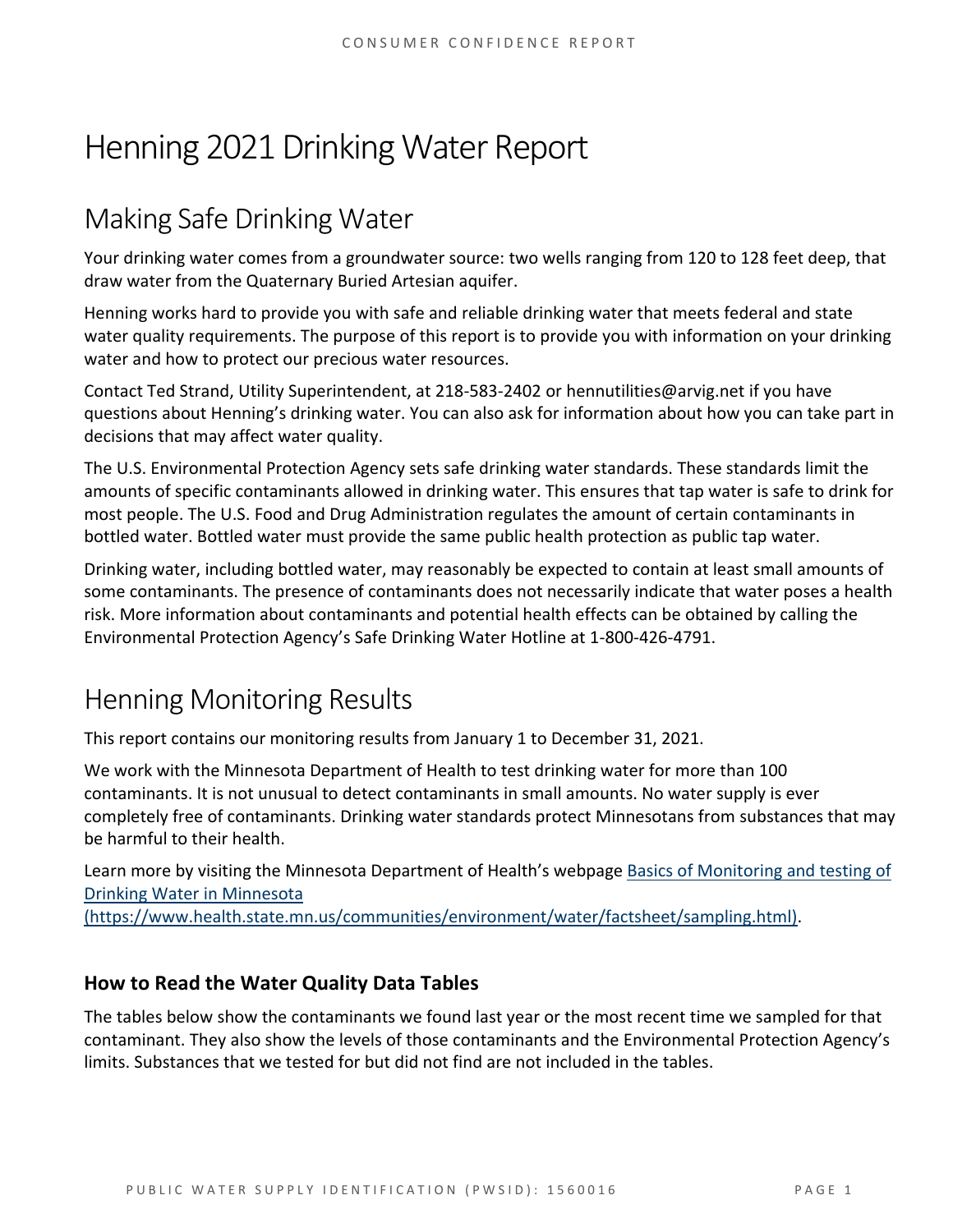We sample for some contaminants less than once a year because their levels in water are not expected to change from year to year. If we found any of these contaminants the last time we sampled for them, we included them in the tables below with the detection date.

We may have done additional monitoring for contaminants that are not included in the Safe Drinking Water Act. To request a copy of these results, call the Minnesota Department of Health at 651-201-4700 between 8:00 a.m. and 4:30 p.m., Monday through Friday.

Some contaminants are monitored regularly throughout the year, and rolling (or moving) annual averages are used to manage compliance. Because of this averaging, there are times where the Range of Detected Test Results for the calendar year is lower than the Highest Average or Highest Single Test Result, because it occurred in the previous calendar year.

#### **Definitions**

- AL (Action Level): The concentration of a contaminant which, if exceeded, triggers treatment or other requirements which a water system must follow.
- **EPA:** Environmental Protection Agency
- **MCL (Maximum contaminant level)**: The highest level of a contaminant that is allowed in drinking water. MCLs are set as close to the MCLGs as feasible using the best available treatment technology.
- **MCLG (Maximum contaminant level goal)**: The level of a contaminant in drinking water below which there is no known or expected risk to health. MCLGs allow for a margin of safety.
- **MRDL (Maximum residual disinfectant level):** The highest level of a disinfectant allowed in drinking water. There is convincing evidence that addition of a disinfectant is necessary for control of microbial contaminants.
- **MRDLG (Maximum residual disinfectant level goal)**: The level of a drinking water disinfectant below which there is no known or expected risk to health. MRDLGs do not reflect the benefits of the use of disinfectants to control microbial contaminants.
- **N/A (Not applicable)**: Does not apply.
- **ppb (parts per billion)**: One part per billion in water is like one drop in one billion drops of water, or about one drop in a swimming pool. ppb is the same as micrograms per liter ( $\mu$ g/l).
- **ppm (parts per million)**: One part per million is like one drop in one million drops of water, or about one cup in a swimming pool. ppm is the same as milligrams per liter (mg/l).
- **PWSID: Public water system identification.**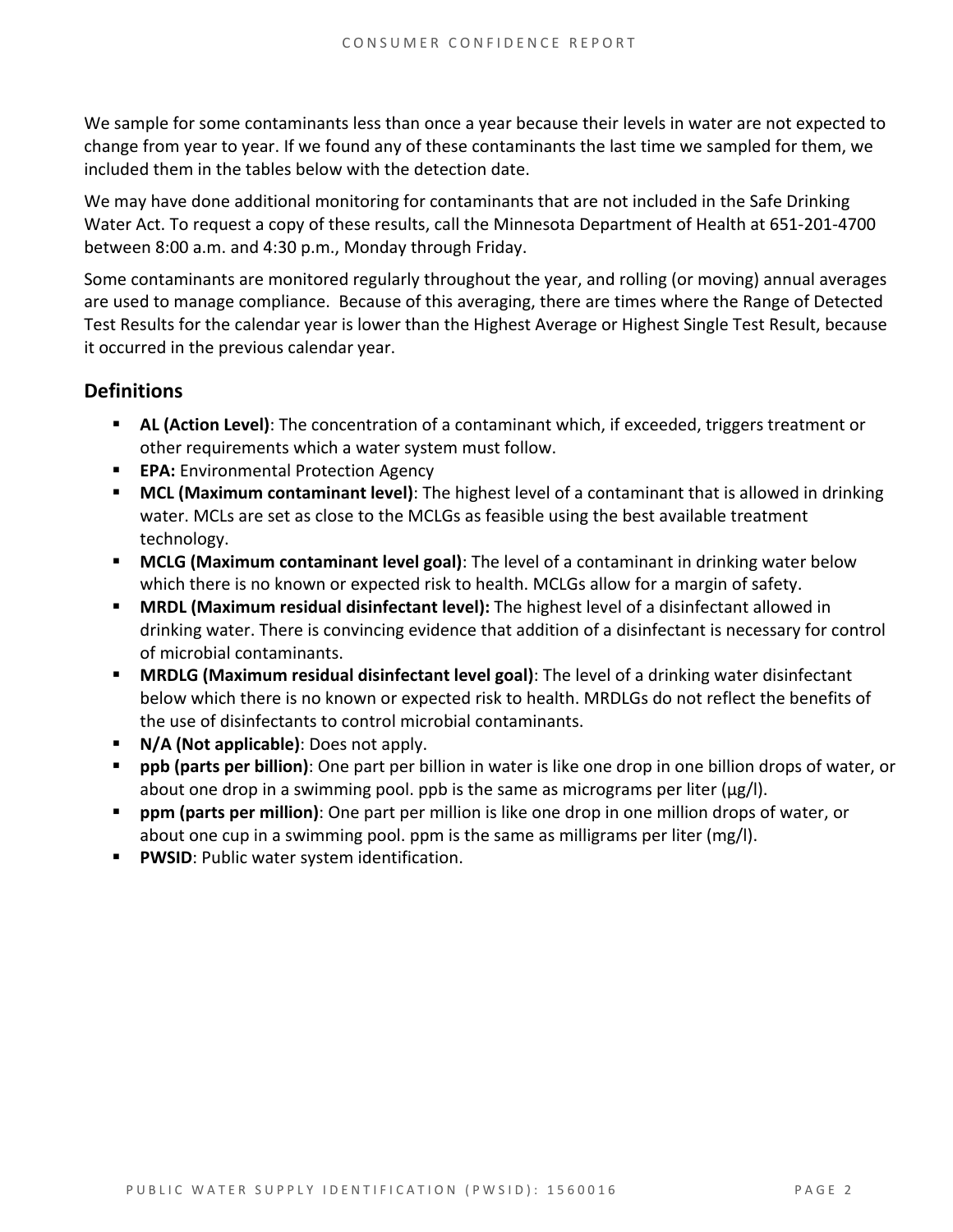### **Monitoring Results – Regulated Substances**

| LEAD AND COPPER - Tested at customer taps.                   |                                         |                                           |                                                   |                                                                             |                  |                                        |
|--------------------------------------------------------------|-----------------------------------------|-------------------------------------------|---------------------------------------------------|-----------------------------------------------------------------------------|------------------|----------------------------------------|
| <b>Contaminant</b> (Date, if<br>sampled in previous<br>year) | EPA's<br><b>Ideal</b><br>Goal<br>(MCLG) | EPA's<br><b>Action</b><br>Level           | 90% of<br><b>Results Were</b><br><b>Less Than</b> | <b>Number</b><br><b>of</b><br><b>Homes</b><br>with<br>High<br><b>Levels</b> | <b>Violation</b> | <b>Typical Sources</b>                 |
| Lead (09/09/20)                                              | 0 ppb                                   | 90% of<br>homes<br>less than<br>15 ppb    | $1.2$ ppb                                         | 0 out of<br>10                                                              | NO.              | Corrosion of<br>household<br>plumbing. |
| Copper (09/09/20)                                            | 0 ppm                                   | 90% of<br>homes<br>less than<br>$1.3$ ppm | 0.48 ppm                                          | 0 out of<br>10                                                              | NO.              | Corrosion of<br>household<br>plumbing. |

### **INORGANIC & ORGANIC CONTAMINANTS – Tested in drinking water.**

| <b>Contaminant</b><br>(Date, if sampled<br>in previous year) | EPA's<br><b>Ideal</b><br>Goal<br>(MCLG) | EPA's<br>Limit<br>(MCL) | <b>Highest</b><br>Average or<br><b>Highest Single</b><br><b>Test Result</b> | Range of<br><b>Detected</b><br><b>Test Results</b> | <b>Violation</b> | <b>Typical Sources</b>                                                                                   |
|--------------------------------------------------------------|-----------------------------------------|-------------------------|-----------------------------------------------------------------------------|----------------------------------------------------|------------------|----------------------------------------------------------------------------------------------------------|
| <b>Nitrate</b>                                               | 10 ppm                                  | 10.4<br>ppm             | $0.49$ ppm                                                                  | N/A                                                | NO.              | Runoff from fertilizer<br>use; Leaching from<br>septic tanks, sewage;<br>Erosion of natural<br>deposits. |
| <b>Barium</b><br>(01/16/18)                                  | 2 ppm                                   | 2 ppm                   | $0.03$ ppm                                                                  | N/A                                                | NO.              | Discharge of drilling<br>wastes; Discharge<br>from metal refineries;<br>Erosion of natural<br>deposit.   |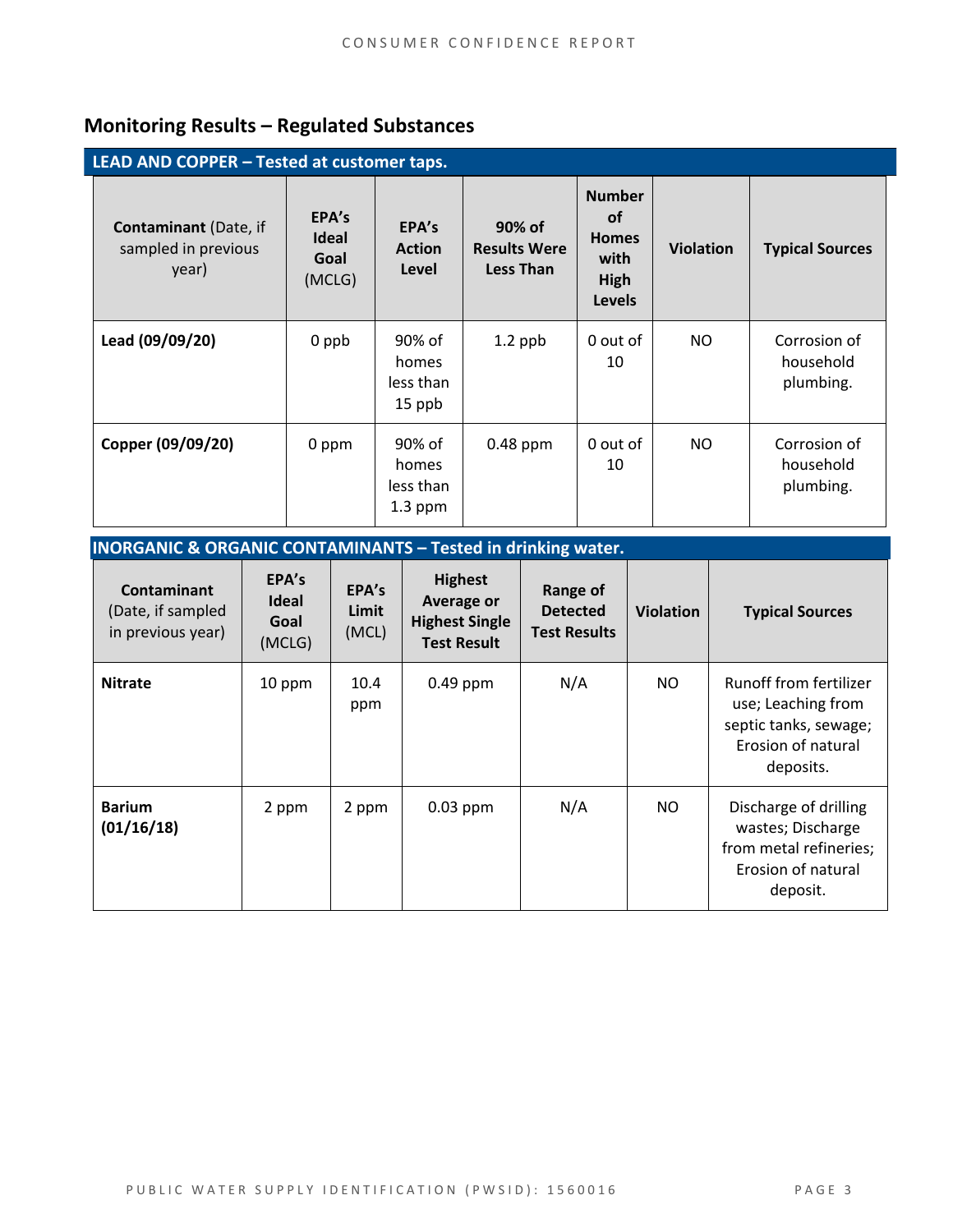| <b>CONTAMINANTS RELATED TO DISINFECTION - Tested in drinking water.</b> |                                               |                                    |                                                                                       |                                                    |                  |                                                  |
|-------------------------------------------------------------------------|-----------------------------------------------|------------------------------------|---------------------------------------------------------------------------------------|----------------------------------------------------|------------------|--------------------------------------------------|
| <b>Substance (Date, if</b><br>sampled in previous<br>year)              | <b>EPA's Ideal</b><br>Goal (MCLG<br>or MRDLG) | EPA's<br>Limit<br>(MCL or<br>MRDL) | <b>Highest</b><br>Average or<br><b>Highest</b><br><b>Single Test</b><br><b>Result</b> | Range of<br><b>Detected</b><br><b>Test Results</b> | <b>Violation</b> | <b>Typical Sources</b>                           |
| <b>Total</b><br><b>Trihalomethanes</b><br>(TTHMs)                       | N/A                                           | 80 ppb                             | 38.3 ppb                                                                              | N/A                                                | NO.              | By-product of<br>drinking water<br>disinfection. |
| <b>Total Haloacetic</b><br>Acids (HAA)                                  | N/A                                           | 60 ppb                             | 17.6 ppb                                                                              | N/A                                                | NO.              | By-product of<br>drinking water<br>disinfection. |
| <b>Total Chlorine</b>                                                   | $4.0$ ppm                                     | $4.0$ ppm                          | $1.28$ ppm                                                                            | $0.48 - 1.37$<br>ppm                               | NO.              | Water additive<br>used to control<br>microbes.   |

Total HAA refers to HAA5

| <b>OTHER SUBSTANCES - Tested in drinking water.</b> |                                      |                         |                                                                                    |                                                    |                  |                                                                               |  |
|-----------------------------------------------------|--------------------------------------|-------------------------|------------------------------------------------------------------------------------|----------------------------------------------------|------------------|-------------------------------------------------------------------------------|--|
| Substance (Date,<br>if sampled in<br>previous year) | EPA's<br><b>Ideal Goal</b><br>(MCLG) | EPA's<br>Limit<br>(MCL) | <b>Highest</b><br><b>Average or</b><br><b>Highest Single</b><br><b>Test Result</b> | Range of<br><b>Detected</b><br><b>Test Results</b> | <b>Violation</b> | <b>Typical Sources</b>                                                        |  |
| <b>Fluoride</b>                                     | $4.0$ ppm                            | $4.0$ ppm               | $0.63$ ppm                                                                         | $0.51 - 0.70$<br>ppm                               | NO.              | Erosion of natural<br>deposits; Water<br>additive to promote<br>strong teeth. |  |

#### **Potential Health Effects and Corrective Actions (If Applicable)**

Fluoride: If your drinking water fluoride levels are below the optimal concentration range of 0.5 to 0.9 ppm, please talk with your dentist about how you can protect your teeth and your family's teeth from tooth decay and cavities. For more information, visit: MDH Drinking Water Fluoridation

(https://www.health.state.mn.us/communities/environment/water/com/fluoride.html). Fluoride is nature's cavity fighter, with small amounts present naturally in many drinking water sources. There is an overwhelming weight of credible, peer-reviewed, scientific evidence that fluoridation reduces tooth decay and cavities in children and adults, even when there is availability of fluoride from other sources, such as fluoride toothpaste and mouth rinses. Since studies show that optimal fluoride levels in drinking water benefit public health, municipal community water systems adjust the level of fluoride in the water to an optimal concentration between 0.5 to 0.9 parts per million (ppm) to protect your teeth. Fluoride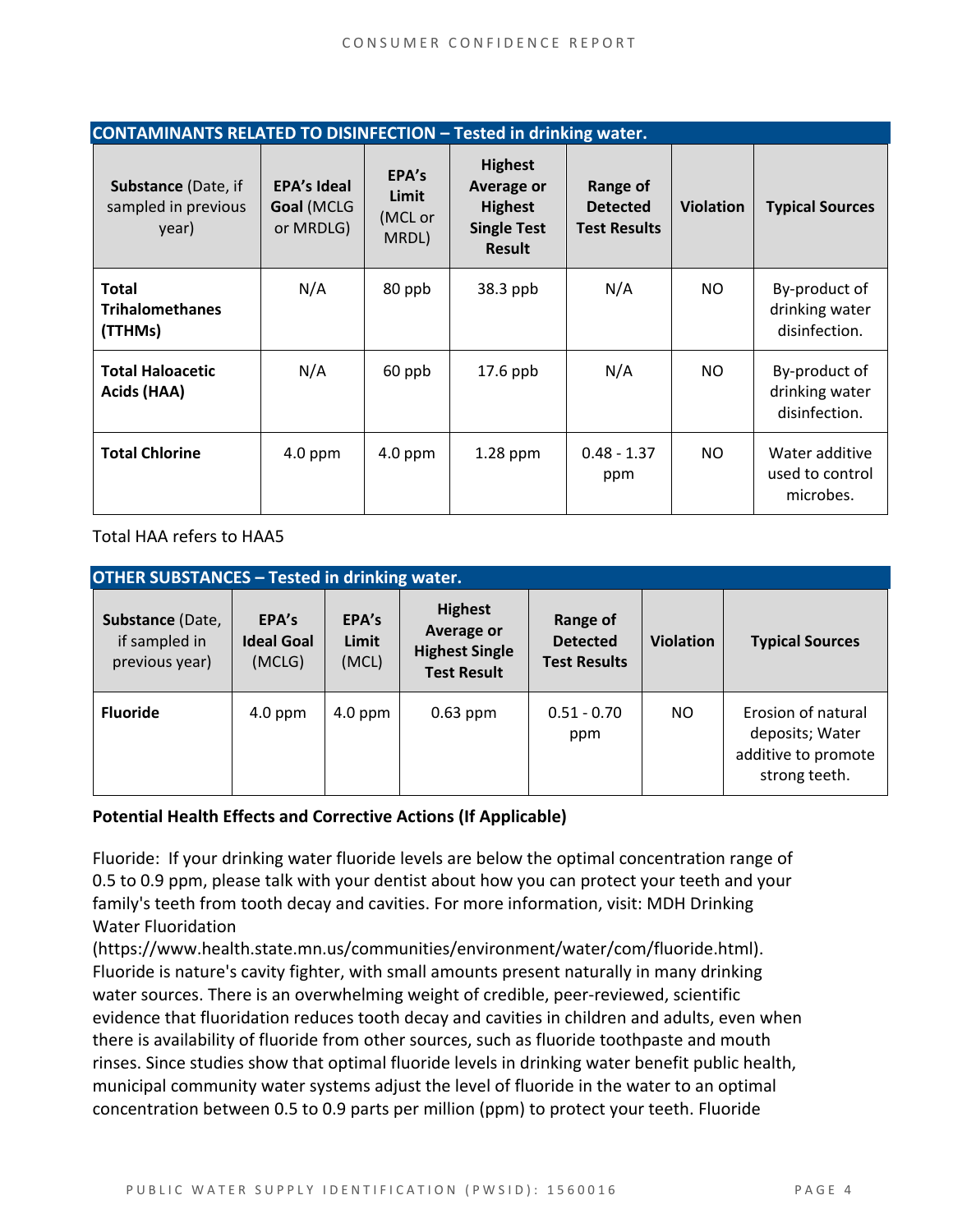levels below 2.0 ppm are not expected to increase the risk of a cosmetic condition known as enamel fluorosis.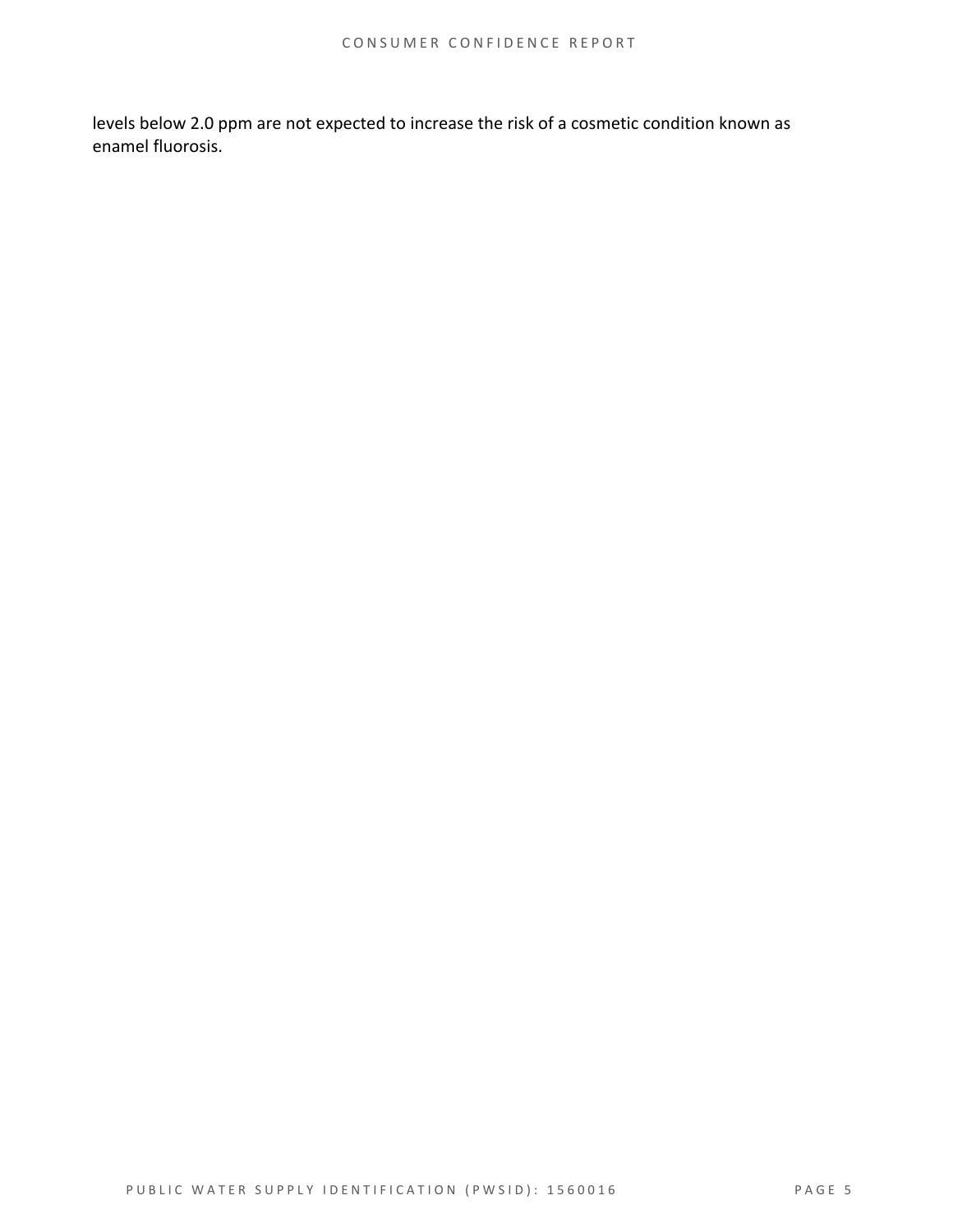#### **Monitoring Results – Unregulated Substances**

In addition to testing drinking water for contaminants regulated under the Safe Drinking Water Act, we sometimes also monitor for contaminants that are not regulated. Unregulated contaminants do not have legal limits for drinking water.

Detection alone of a regulated or unregulated contaminant should not cause concern. The meaning of a detection should be determined considering current health effects information. We are often still learning about the health effects, so this information can change over time.

The following table shows the unregulated contaminants we detected last year, as well as human-health based guidance values for comparison, where available. The comparison values are based only on potential health impacts and do not consider our ability to measure contaminants at very low concentrations or the cost and technology of prevention and/or treatment. They may be set at levels that are costly, challenging, or impossible for water systems to meet (for example, large-scale treatment technology may not exist for a given contaminant).

A person drinking water with a contaminant at or below the comparison value would be at little or no risk for harmful health effects. If the level of a contaminant is above the comparison value, people of a certain age or with special health conditions - like a fetus, infants, children, elderly, and people with impaired immunity – may need to take extra precautions. Because these contaminants are unregulated, EPA and MDH require no particular action based on detection of an unregulated contaminant. We are notifying you of the unregulated contaminants we have detected as a public education opportunity.

More information is available on MDH's A-Z List of Contaminants in Water [\(https://www.health.state.mn.us/communities/environment/water/contaminants/index.html\)](https://www.health.state.mn.us/communities/environment/water/contaminants/index.html) and Fourth [Unregulated Contaminant Monitoring Rule \(UCMR 4\)](https://www.health.state.mn.us/communities/environment/water/com/ucmr4.html)  [\(https://www.health.state.mn.us/communities/environment/water/com/ucmr4.html\).](https://www.health.state.mn.us/communities/environment/water/com/ucmr4.html)

| <b>UNREGULATED CONTAMINANTS - Tested in drinking water.</b> |                         |                                                                          |                                                 |  |  |  |  |
|-------------------------------------------------------------|-------------------------|--------------------------------------------------------------------------|-------------------------------------------------|--|--|--|--|
| Contaminant                                                 | <b>Comparison Value</b> | <b>Highest Average Result</b><br>or Highest Single Test<br><b>Result</b> | <b>Range of Detected Test</b><br><b>Results</b> |  |  |  |  |
| Sodium*                                                     | 20 ppm                  |                                                                          | N/A                                             |  |  |  |  |
| <b>Sulfate</b>                                              | 500 ppm                 | 20.3 ppm                                                                 | N/A                                             |  |  |  |  |

\*Note that home water softening can increase the level of sodium in your water.

#### **Some People Are More Vulnerable to Contaminants in Drinking Water**

Some people may be more vulnerable to contaminants in drinking water than the general population. Immuno-compromised persons such as persons with cancer undergoing chemotherapy, persons who have undergone organ transplants, people with HIV/AIDS or other immune system disorders, some elderly, and infants can be particularly at risk from infections. The developing fetus and therefore pregnant women may also be more vulnerable to contaminants in drinking water. These people or their caregivers should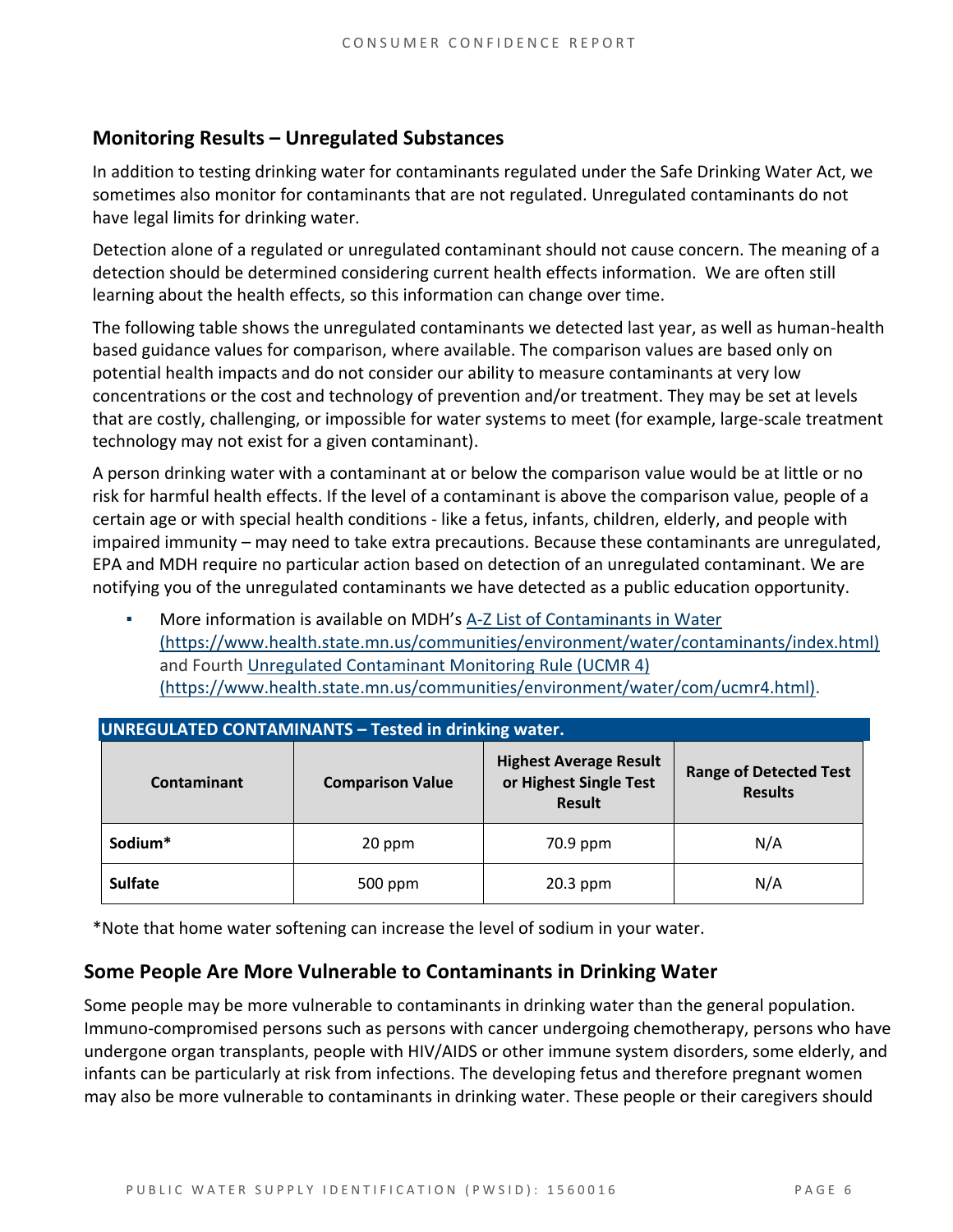seek advice about drinking water from their health care providers. EPA/Centers for Disease Control (CDC) guidelines on appropriate means to lessen the risk of infection by *Cryptosporidium* and other microbial contaminants are available from the Safe Drinking Water Hotline at 1-800-426-4791.

## Learn More about Your Drinking Water

#### **Drinking Water Sources**

Minnesota's primary drinking water sources are groundwater and surface water. Groundwater is the water found in aquifers beneath the surface of the land. Groundwater supplies 75 percent of Minnesota's drinking water. Surface water is the water in lakes, rivers, and streams above the surface of the land. Surface water supplies 25 percent of Minnesota's drinking water.

Contaminants can get in drinking water sources from the natural environment and from people's daily activities. There are five main types of contaminants in drinking water sources.

- **Microbial contaminants,** such as viruses, bacteria, and parasites. Sources include sewage treatment plants, septic systems, agricultural livestock operations, pets, and wildlife.
- **Inorganic contaminants** include salts and metals from natural sources (e.g. rock and soil), oil and gas production, mining and farming operations, urban stormwater runoff, and wastewater discharges.
- **Pesticides and herbicides** are chemicals used to reduce or kill unwanted plants and pests. Sources include agriculture, urban stormwater runoff, and commercial and residential properties.
- Organic chemical contaminants include synthetic and volatile organic compounds. Sources include industrial processes and petroleum production, gas stations, urban stormwater runoff, and septic systems.
- **Radioactive contaminants** such as radium, thorium, and uranium isotopes come from natural sources (e.g. radon gas from soils and rock), mining operations, and oil and gas production.

The Minnesota Department of Health provides information about your drinking water source(s) in a source water assessment, including:

- How Henning is protecting your drinking water source(s);
- Nearby threats to your drinking water sources;
- How easily water and pollution can move from the surface of the land into drinking water sources, based on natural geology and the way wells are constructed.

Find your source water assessment at [Source Water Assessments](https://www.health.state.mn.us/communities/environment/water/swp/swa)  [\(https://www.health.state.mn.us/communities/environment/water/swp/swa\)](https://www.health.state.mn.us/communities/environment/water/swp/swa) or call 651-201-4700 between 8:00 a.m. and 4:30 p.m., Monday through Friday.

#### **Lead in Drinking Water**

You may be in contact with lead through paint, water, dust, soil, food, hobbies, or your job. Coming in contact with lead can cause serious health problems for everyone. There is no safe level of lead. Babies, children under six years, and pregnant women are at the highest risk.